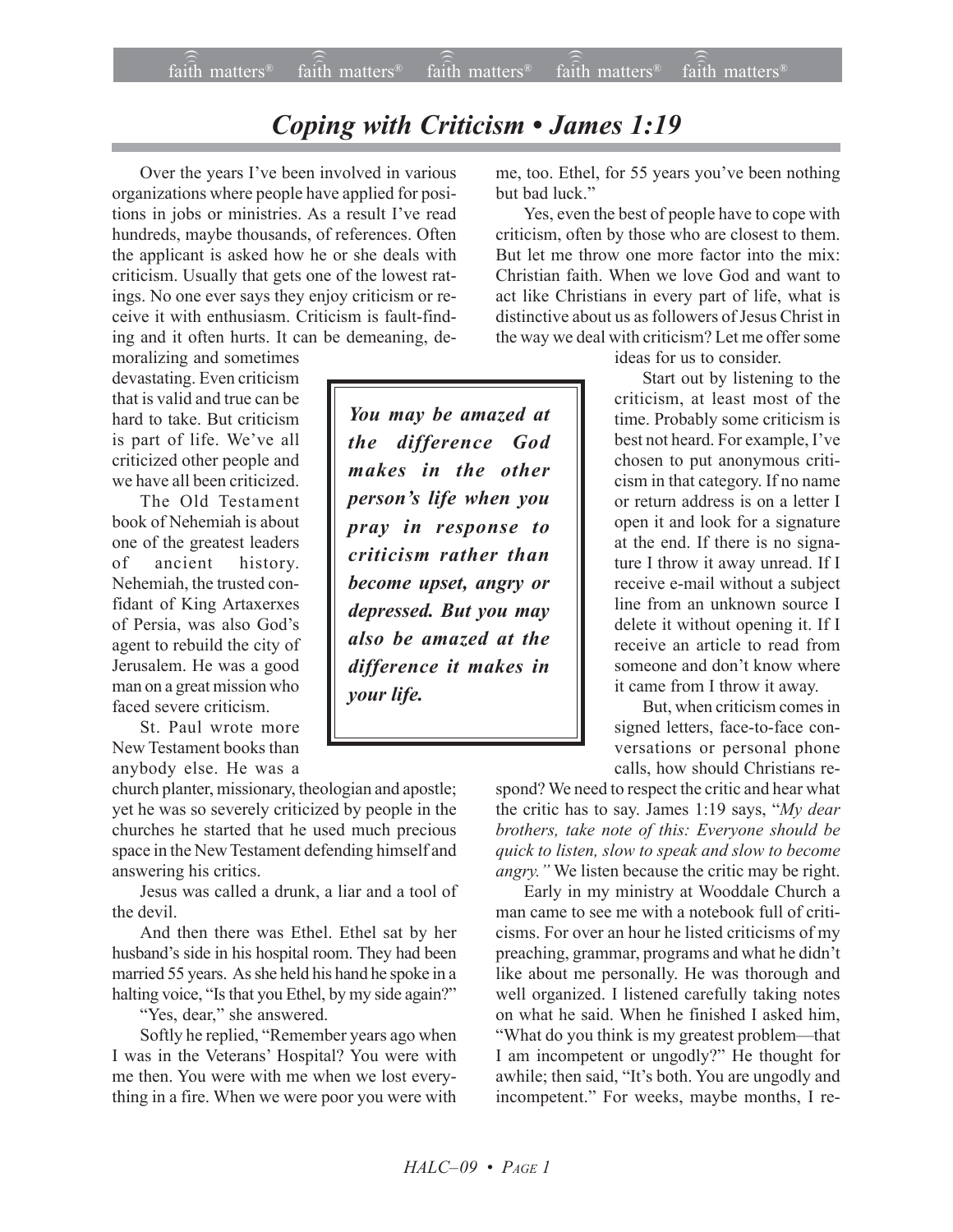flected on what he said because I was afraid he was right. Maybe he could see the faults I couldn't see in myself.

Even if our critics are wrong we should hear them out and humbly consider what they have to say—because sometimes they are right!

King David in the Old Testament was a man who was hard to criticize. But the prophet Nathan dared to confront him about his adultery and murder. Think how much courage it would take to confront a king over adultery and murder to cover up that adultery, but Nathan did it—perhaps at the risk of his own life. David needed to hear and to listen because Nathan was right. Amazingly, David had a stunning response in 2 Samuel 12:13 when he said to Nathan, "I have sinned against the Lord." David heard the criticism.

Hear what a critic says. Restate the criticism back to that person to be sure you correctly understand it. It doesn't mean that the critic is right; it's just that we need to humbly listen.

When it's time, we need to give a slow and gentle response. That's the point in James 1:19: "My dear brothers, take note of this: Everyone should be quick to listen, slow to speak and slow to become angry." Or, Proverbs 15:1: "A gentle answer turns away wrath, but a harsh word stirs up anger." And Proverbs 12:16: "A fool shows his annoyance at once, but a prudent man overlooks an insult." So, when we are insulted or criticized we need to take it slow. Take a deep breath. Pray a quick prayer. Think through your response. Don't escalate the situation; deescalate it. Start immediately to seek a solution. Try to turn a negative into a positive.

Consider the source. It's easy to just think of ourselves when we're criticized, but as Christians we need to think about our critics. What's happening in our critic's life? Why is this person so angry? Why is she saying these things? What is his need? Philippians 2:4-5 says, "Each of you should look not only to your own interests, but also to the interests of others. Your attitude should be the same as that of Christ Jesus."

Often the criticism we receive has little to do with us and a great deal to do with the critic. Some people don't know how hurtful their words are. They have never learned how to be kind. They are not that way with just you; they are that way with others, too. At times we need to feel sorry for the critic, not angry or insulted or upset with the critic.

Sometimes when people criticize with especially strong anger it's an indication that something else is going on in the critic's life: a lost job; poor health; low self-esteem; frustration or failure. All of these things may burst out in criticism against others.

It may simply be that you're a safe person. Hurting people often act out against parents, teachers, friends or persons in positions of authority. You are being criticized because of who you are not because of what you have done. Therefore, when we are criticized we need to make a judgment about the critic before deciding how to respond.

Let's look at two seemingly contradictory back-to-back statements in Proverbs 26:4-5: "Do not answer a fool according to his folly, or you will be like him yourself. Answer a fool according to his folly...." What's the point here? The point is that different people require different answers. Different situations call for different responses. Sometimes we should say nothing. Sometimes we should defend ourselves or correct the person whose words are foolish. Think before you answer. Analyze the critic and the criticism. Consider the source

Some people who are just critical. They are critical of everybody and everything. That's who they are; that's the way they live their lives. We should not reward their dysfunction by taking their words as seriously as the thoughtful, loving and careful occasional critic.

In figuring out how to respond to criticism it is good to get counsel on what to do. Seeking counsel is a recurring theme in the Bible and is simply wise to do. To figure out how to handle critics we go to God and then to other Christians.

Go to God and tell him what's happening. Ask him for wisdom. Pray out your feelings and thoughts. Ask God to give you wise ideas on how to act like a Christian in your present circumstance. Ask God if you should answer your critic or just let it go.

Then, go to a godly Christian-someone you can talk to about what has happened, someone who will listen to your hurt and give a Christian perspective, someone you can test possible responses on. Personally, I have been enormously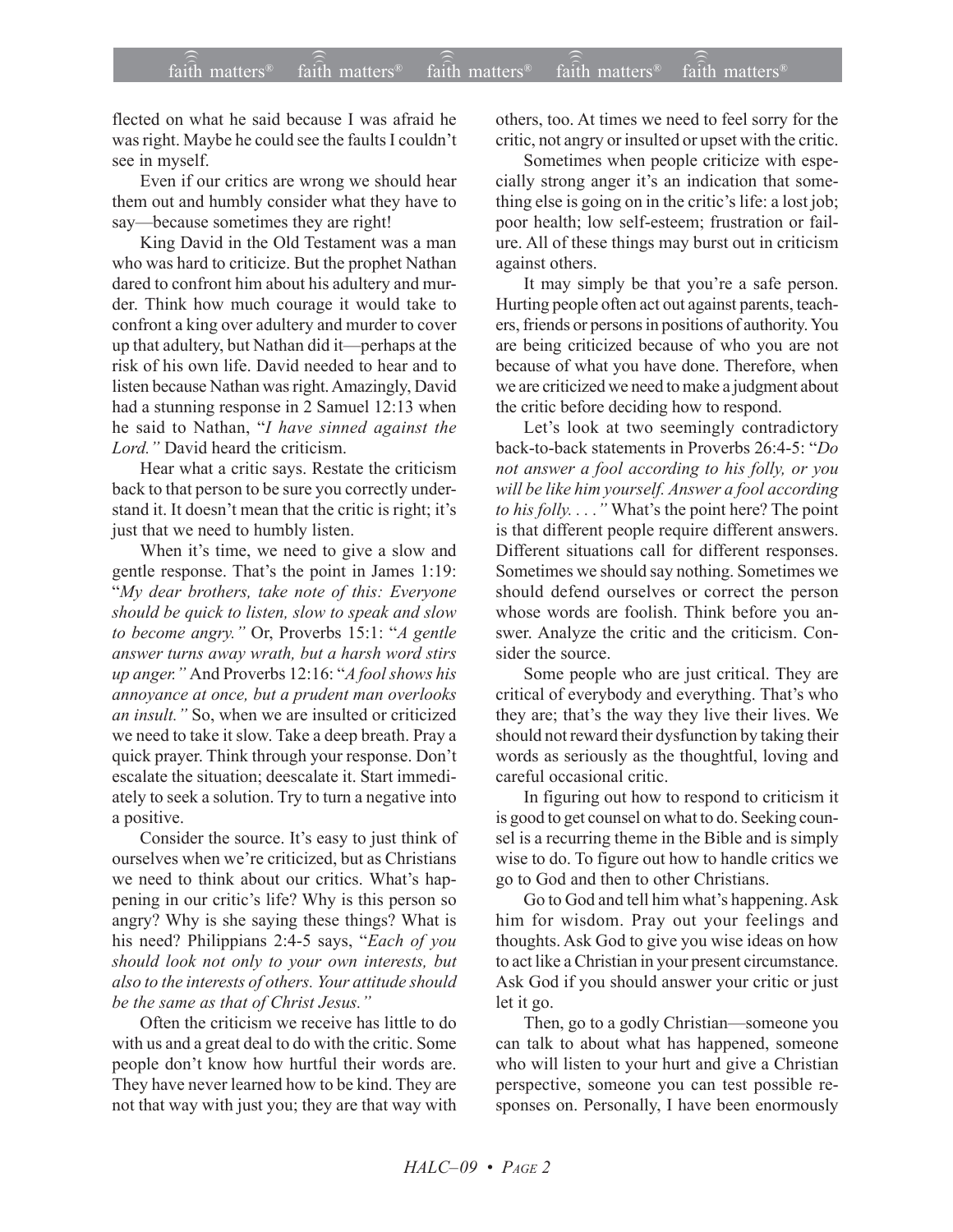## $\widehat{\widehat{\mathfrak{tair}}}$  matters  $\widehat{\widehat{\mathfrak{tair}}}$  matters  $\widehat{\widehat{\mathfrak{tair}}}$  matters  $\widehat{\widehat{\mathfrak{tair}}}$  matters  $\widehat{\widehat{\mathfrak{se}}}$  faith matters faith matters<sup>®</sup> faith matters<sup>®</sup> faith matters

helped by trusted fellow Christians. They have helped me respond with strength and with love. Sometimes they have counseled me to accept the criticism and change; other times they have helped me to just laugh it off and let it go. Your Christian friend can read your e-mail before it is sent, edit your letter before it's mailed or hear you practice your speech before you speak.

But to be distinctively Christian, we should respond by actually blessing our critic. When criticism is mean-spirited and cruel we have a special charge from Jesus in Luke 6:27-28: "... *Love your enemies, do good to those who hate you, bless those who curse you, pray for those who mistreat you.î* In other words, if our critics are mean and cruel, bless them whether they're right or wrong. This could be one of the hardest things any of us will ever have to do in life but also one of the most Christian things we'll ever do in life. Whether justly or unjustly criticized we can choose to curse or bless our critics. The Bible clearly indicates

which way a Christian should choose. Romans 12:14 says, "Bless those *who persecute you; bless* and *do not curse.*" And in Proverbs 12:18 we read, "Reckless words *pierce like a sword, but*

## *the tongue of the wise brings healing.*"

According to Jesus we should bless those who most severely criticize us and pray for them. That doesn't mean that we pray they will choke on a chicken bone or be run over by a truck. It means that we pray for their success. It means we ask God to turn a bad situation into good. It means we seek a positive solution. You may be amazed at the difference God makes in the other person's life when you pray in response to criticism rather than become upset, angry or depressed. But you may also be amazed at the difference it makes in your life.

Author and businessman Fred Smith tells about a friend who was "emotionally crucified by his critics." Smith says this businessman's critics had profited from him and owed him gratitude not criticism. When the man died Fred Smith paged through his friend's Bible where he found a prayer list. At the top of the list his friend had written,

*The best long-term response to a critic is a life well lived and a job well done.*

"Pray for those who are lying about me." How totally Christian!

When dealing with the inevitable criticisms of life as Christians let us not be shortsighted. With God's help, may we take the long view. To do this we should try to avoid criticism. As a pastor I've experienced my share of criticism in ministry. Along the way I've learned to head off some criticisms before they come. Now, I'm not going to give you examples because that would defeat my purpose, but I know there are some ways of saying and doing things that just set some people off. Some stories trigger anger. Some people are looking for things to criticize. So, I look for ways to accomplish God's purposes and teach God's truth while at the same time keeping those critics at bay.

This idea comes from the Bible. The apostle Paul was dealing with a matter that often is tied to criticism—and that is money. He was going to visit the church in the city of Corinth on his way to Jerusalem. There he intended to collect money that

> was to be given to poor suffering Christians in Jerusalem. But he knew there was potential for criticism in the way the money was handled, so he wrote in 2 Corinthians 8:20-21, "We want to avoid *any criticism of the way we*

*administer this liberal gift. For we are taking pains to do what is right, not only in the eyes of the Lord but also in the eyes of men.*" He was far-sighted in his approach. He went out of his way to avoid criticism by his critics.

Now, that is not suggesting that we need to dance around and comply with every whim of every critic, but it is to say that we should not directly provoke criticism if we can avoid it. We need to take an approach that avoids making matters worse. There is often a temptation to hastily respond to criticism in ways that will make matters far worse in the future. Some people become their own worst enemies in the way they respond to criticism.

Specifically, don't lose your temper in writing. Actually, don't lose your temper in any way! But, think about those who respond to a critical email with angry words. Then the e-mail is forwarded and copied until dozens more people are